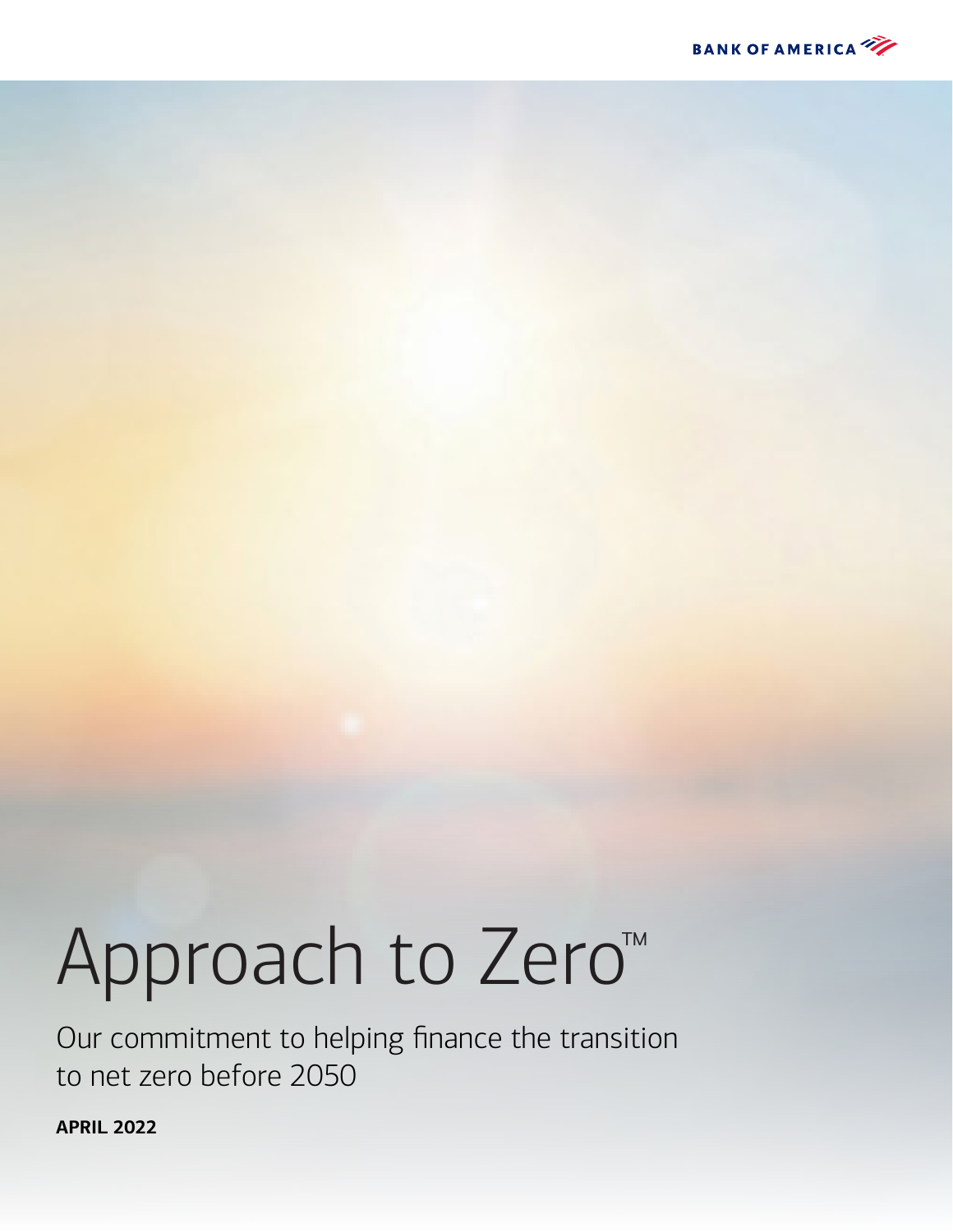# Approach to Zero

Climate change is one of the world's most pressing issues. According to a recent analysis by the Intergovernmental Panel on Climate Change, over 40% of the world's population — approximately 3.6 billion people — are highly vulnerable to destructive heat waves, droughts, wildfires and rising sea levels if the average global temperature surpasses 1.5°C above preindustrial levels<sup>1</sup>. To address and avoid the most catastrophic impacts of climate change, experts currently assess that the global economy needs to reduce annual global greenhouse gas (GHG) emissions over the next few decades to net zero by 2050.

Consistent with our approach toward Responsible Growth as outlined in our [2021 Annual Report,](https://d1io3yog0oux5.cloudfront.net/_7600cdfd61c65016ea273a5139c1f2e5/bankofamerica/db/867/9640/annual_report/BAC_AR21_Full_Report_030122+%281%29.pdf) we are helping finance the transition to net zero emissions by 2050 by setting and achieving milestone targets, partnering with clients to support their transition, investing in climate solutions, developing decision-useful metrics to drive progress, leading industry collaborations and following guidance for transparency.

Our *Approach to Zero* strategy is based on five pillars that shape our work: 1) Assist; 2) Advocate; 3) Analyze; 4) Align; and 5) Attest. This paper will outline each pillar in detail. At the heart of our work is the commitment to assist clients in their own net zero objectives with all the capabilities we can bring to help ensure a just transition to a more sustainable future.

Achieving net zero emissions will take the collective action of governments at all levels, corporations, individuals, nonprofits and other actors. The private sector is already playing an important role in helping to drive this transition. Building on our history of climate leadership, in 2021, we announced a commitment to achieve net zero emissions across our financing activities, operations and supply chain before 2050. We also established a \$1 trillion by 2030 goal to mobilize capital to accelerate this low-carbon transition as part of our \$1.5 trillion commitment to support the United Nations (UN) Sustainable Development Goals (SDGs). Since 2007, we have mobilized more than \$350 billion toward climate and environmental action, including more than \$150 billion in 2021.

## Assist

Eading midistry conductations and iteration to net including the development of and services as well as invested in the transition of the distributions<br>
Analyze data to develop deciments of the proportion and manage the tr clients in the transition to net zero, including the development of products and services as well as investment in climate solutions



# Analyze

data to develop decision-useful metrics to drive progress, uncover business opportunities and manage the transition



# Advocate

for consistent industry and global standards to drive comparable commitments and disclosure

#### Align our strategy to the best available science by setting appropriate milestone targets

to reach net zero before 2050



Attest

1 https://www.ipcc.ch/report/sixth-assessment-report-working-group-ii/clim

annually following the Task Force on Climate-related Financial Disclosures and Net-Zero Banking Alliance guidance for transparency



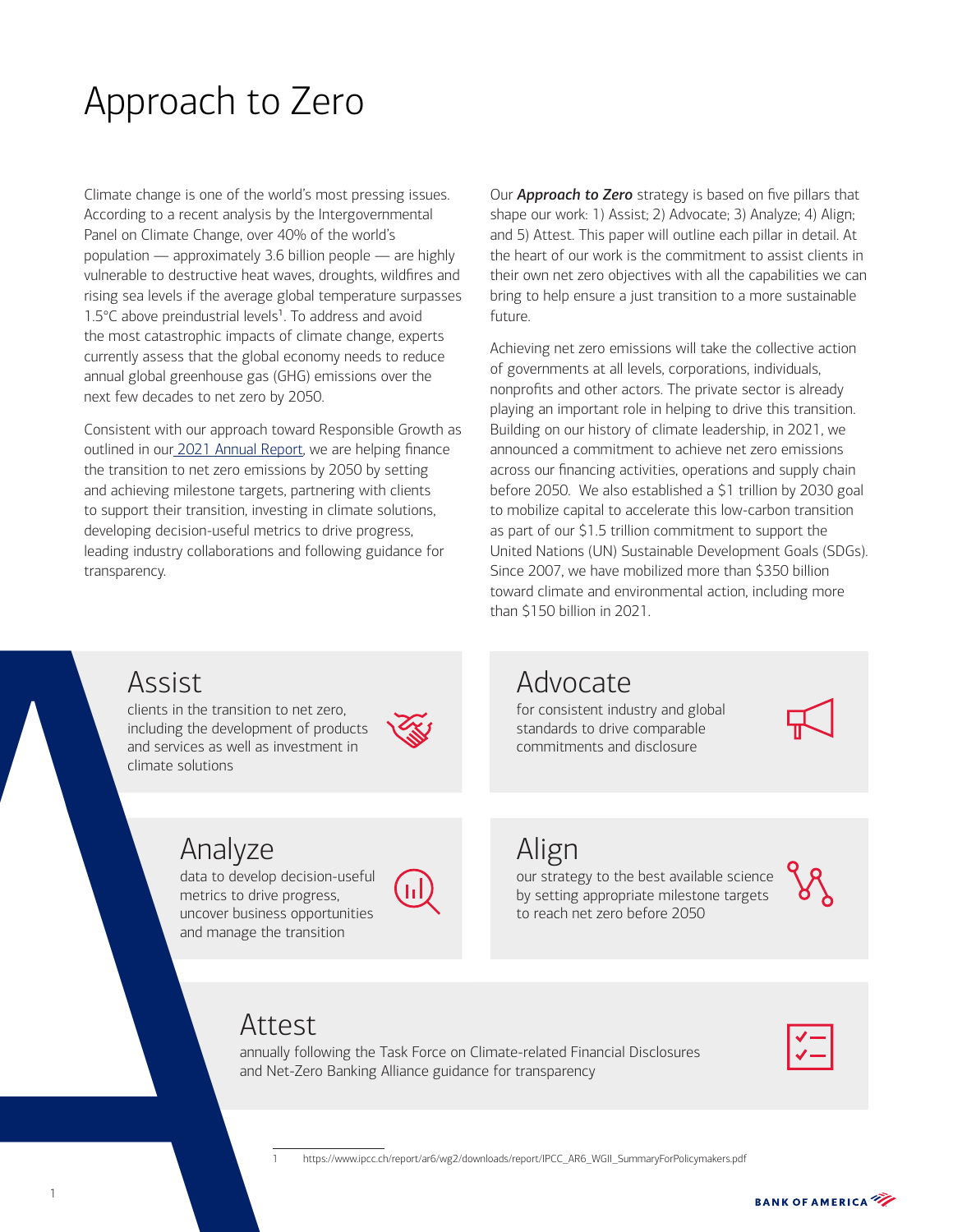# History of Bank of America's Environmental Commitment

Bank of America's commitment to net zero emissions builds on twenty years of climate leadership. Since 2003, Bank of America has led the way on environmental disclosure, reducing operational impacts and scaling climate finance.



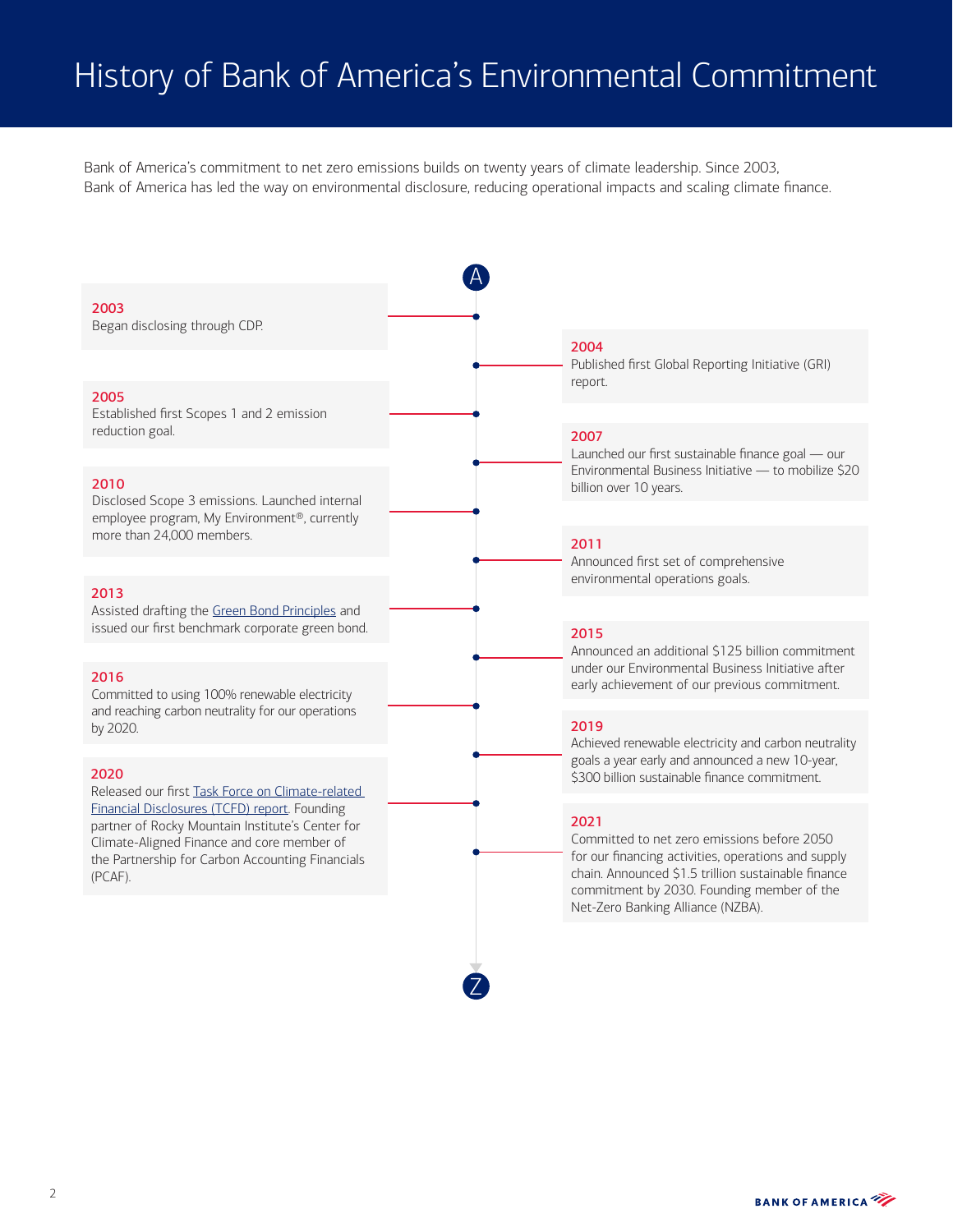# 2030 Targets

Together with our commitment to reach net zero before 2050, in February 2021 we announced our 2030 targets for operations and supply chain. With this paper, we are pleased to announce our first emission reduction targets for financing activity in the auto manufacturing, energy and power generation sectors.2

- Maintain carbon neutrality (Scope 1 and 2) and 100% zero carbon electricity
- Reduce GHG emissions by 75% by 2030 (Scopes 1 and 2, locationbased) from 2010 baseline
- Reduce energy use by 55% from 2010 baseline
- Reduce potable water use by 55% from 2010 baseline
- Achieve LEED® certification (or comparable) for 40% of building space
- Responsibly manage waste to reduce amount sent to landfill
	- Divert 75% of construction and demolition waste from landfill
	- Dispose 100% of electronic waste using certified responsible vendors

- Ensure 70% of global vendors, by spend, set GHG emissions reduction or renewable energy targets
- Assess 90% of global vendors, by spend, for Environmental, Social, Governance (ESG) risks as outlined by our Vendor Code of Conduct
- Continue to reduce paper use and purchase 100% of paper from certified sources
- Utilize Sustainable Aviation Fuel (SAF) for at least 20% of the company's total annual corporate and commercial jet fuel usage equating to approximately three million gallons of SAF each year

#### **Operations Supply Chain** Financing Activity

#### Auto Manufacturing:

• Reduce intensity 44% gCO2e/km Scope 1-3 end use

#### Energy:

- Reduce intensity 42% gCO<sub>2</sub>e/MJ Scope 1-2
- Reduce intensity 29% gCO2/MJ Scope 3 end use

#### Power Generation:

• Reduce intensity 70% kgCO2/MWh Scope 1



### Assist

clients in the transition to net zero, including the development of products and services as well as investment in climate solutions

The financial services sector is playing an important role in the global transition to net zero. The transition is a significant business opportunity; a Global Financial Markets Association report<sup>3</sup> estimates investments totaling \$100 to \$150 trillion will be required over the next three decades to transition to a net zero economy. This translates to at least \$3 to \$5 trillion of investment per year — an increase of five to eight times current levels. We are assisting clients by providing lending, capital raising, advisory, investment services, and other financial solutions as well as climate and blended finance focused partnership vehicles and funds. Only the private sector can mobilize the scale of capital needed to drive the sustainable future we all want.

A key aspect of our Approach to Zero includes extensive engagement with our clients across all lines of business. We have developed net zero awareness training for banking, credit and risk teammates to increase their knowledge and

understanding of how to best support clients in reaching net zero. Furthermore, we have created an online ESG, Climate and Sustainable Finance college available to all teammates to deepen their understanding of these topics. Our aim is to help our clients understand the primary decarbonization strategies for individual sectors and the traditional and new financing solutions we can offer to assist in their transition. We have a dedicated Global Sustainable Finance Group that works with client relationship teams across each of our lines of business to develop innovative products and services, including lending, capital markets and advisory services to help clients reach their emissions reduction goals.

As part of our \$1.5 trillion commitment to support the UN SDGs we have mobilized more than \$350 billion toward climate and environmental action since 2007, including more than \$150 billion in 2021. We believe there is a tremendous business opportunity in assisting our clients

<sup>2</sup> Baselines will be published in our next TCFD report<br>3 https://www.gfma.org/policies-resources/gfma-and

<sup>3</sup> <https://www.gfma.org/policies-resources/gfma-and-bcg-report-on-climate-finance-markets-and-the-real-economy/>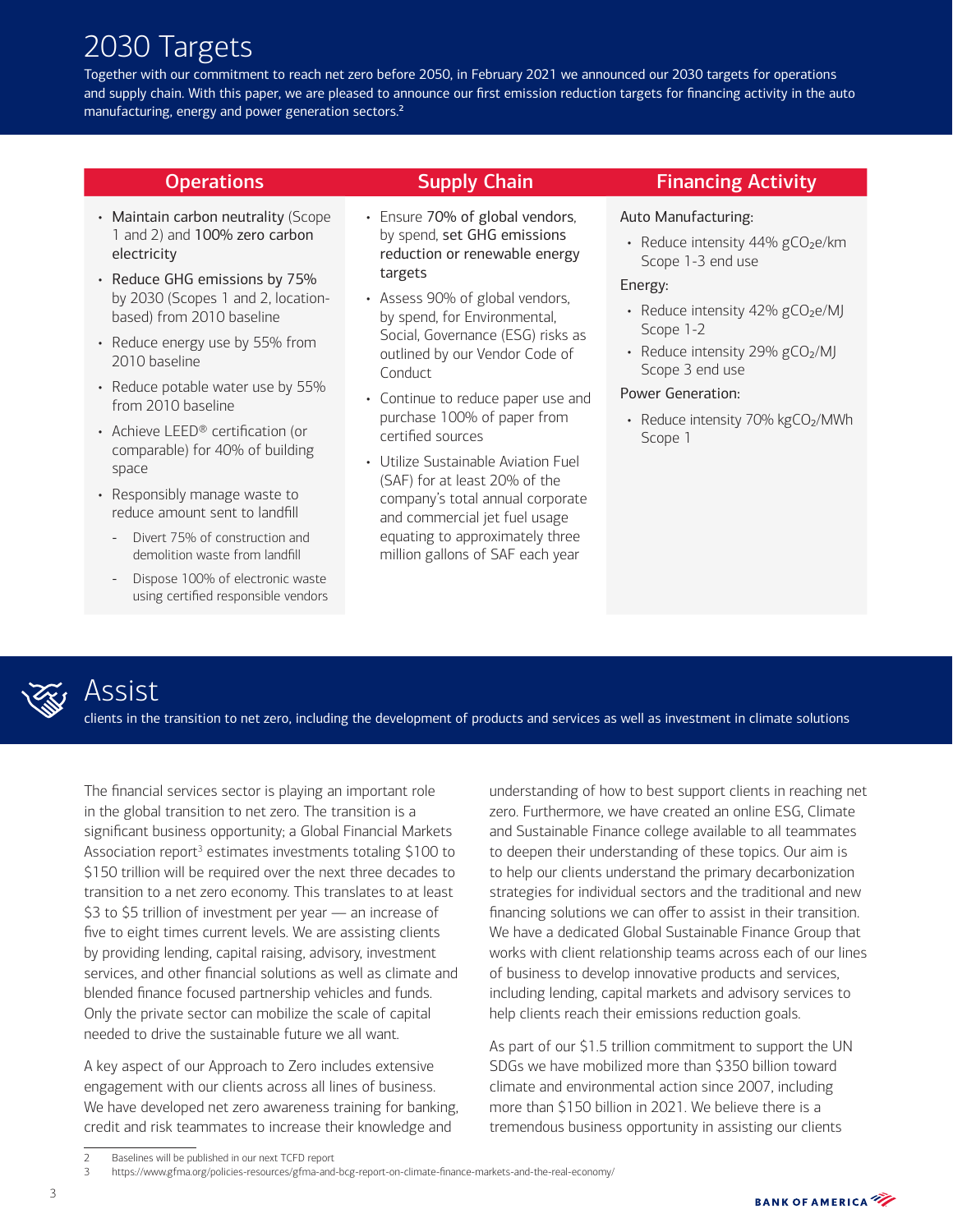with their net zero transition and are committed to developing innovative products and services to do so. Some examples include:

- We co-wrote the original Green Bond Principles more than a decade ago, and we have been the leader in green bond underwriting. Since 2013, we have assisted more than 225 clients in supporting their sustainable business needs by raising in excess of \$300 billion through more than 400 ESG-themed bond offerings.
- We are a leader in structuring and arranging sustainability-linked financing across loans, trade finance and supply chain finance. In the loan market, whether in the syndicated market or on a bilateral basis, we offer margin adjustment mechanisms based on client

achievements against key ESG performance metrics, including science-based GHG reductions and other targets.

• Since 2015, we have been a top renewable energy tax equity investor in the U.S. with a portfolio of more than \$12 billion at the end of 2021. Historically, our investments have contributed to the development of approximately 16% (38 gigawatts) of total installed renewable wind and solar energy capacity in the U.S.

We are also financing emerging technologies that will be critical to achieving net zero by 2050 such as bioenergy (e.g., sustainable aviation fuel), electric vehicle infrastructure, carbon sequestration and removal, and sustainable agriculture.

### Advocate

for consistent industry and global standards to drive comparable commitments and disclosure

Organizations across markets and geographies need common measurement tools and disclosure practices to help drive the global economy toward net zero emissions. The scope and range of potential impacts from climate change require close attention by all companies, ensuring that climate-related risks and opportunities are appropriately identified, managed, and consistently disclosed to shareholders and other stakeholders. These stakeholders, including the financial industry, benefit from more consistent and comparable disclosure on climate to help them make decisions on where best to deploy capital. A uniform approach to data standards and metrics is critical to achieve this objective. We have a long history of participating in public-private and cross-sector efforts to drive progress in this area. We will continue to lead and participate in coalitions and collaborations designed to encourage or facilitate decarbonization pathways, create consistent reporting and calculation methods, and drive capital toward climate solutions. Some of our engagements include:

• At the World Economic Forum's International Business Council (IBC), under the chairmanship of our Chief Executive Officer (CEO) Brian Moynihan, we worked with the Big Four accounting firms to develop the Stakeholder Capitalism Metrics<sup>4</sup>. These metrics were drawn from a range of existing global standards, to create a baseline of industry-agnostic reporting metrics aligned to the pillars of the UN SDGs. We have reported these metrics in our Annual Report to Shareholders for the last two years. More than 150 global companies have agreed to report on these metrics, and the IBC working group is

aligned to the Technical Readiness Working Group of the International Financial Reporting Standards Foundation to assist in the development of a single set of global sustainability reporting standards.

- CEO Brian Moynihan also co-chairs the Sustainable Markets Initiative (SMI) with His Royal Highness the Prince of Wales. The Financial Services Task Force of the SMI, which includes Bank of America, released a Net Zero Practitioner's Guide<sup>5</sup> in 2021 on setting sciencealigned interim targets for financing activities. Bank of America is a signatory of the SMI's Terra Carta Charter and was one of the first companies to earn the Terra Carta Seal for our commitment to the creation of sustainable markets.
- We are a founding member of the Net-Zero Banking Alliance (NZBA), one of the financial industry alliances under the Glasgow Financial Alliance for Net Zero (GFANZ). Brian Moynihan is a member of the Principals Group guiding GFANZ which brings together all components of the financial industry under one umbrella to drive collaboration, accountability and progress. Our Global Environmental executive also serves on the steering group for NZBA which develops guidelines and requirements for credible net zero commitments and interim targets for banking members.
- We are a core member of the Partnership for Carbon Accounting Financials (PCAF) which is a global partnership of financial institutions that are working together to develop and implement a harmonized approach to assess and disclose the GHG emissions associated with loans and investments. PCAF released a GHG accounting standard in November 2020 to quantify the emissions associated

5 [https://a.storyblok.com/f/109506/x/a2be4f2b85/20211015\\_practitioners-guide-vfinal.pdf](https://a.storyblok.com/f/109506/x/a2be4f2b85/20211015_practitioners-guide-vfinal.pdf)



<sup>4</sup> <https://www.weforum.org/reports/measuring-stakeholder-capitalism-towards-common-metrics-and-consistent-reporting-of-sustainable-value-creation><br>5 https://a.storyblok.com/f/109506/x/a2be4f2b85/20211015\_practitioners-guide-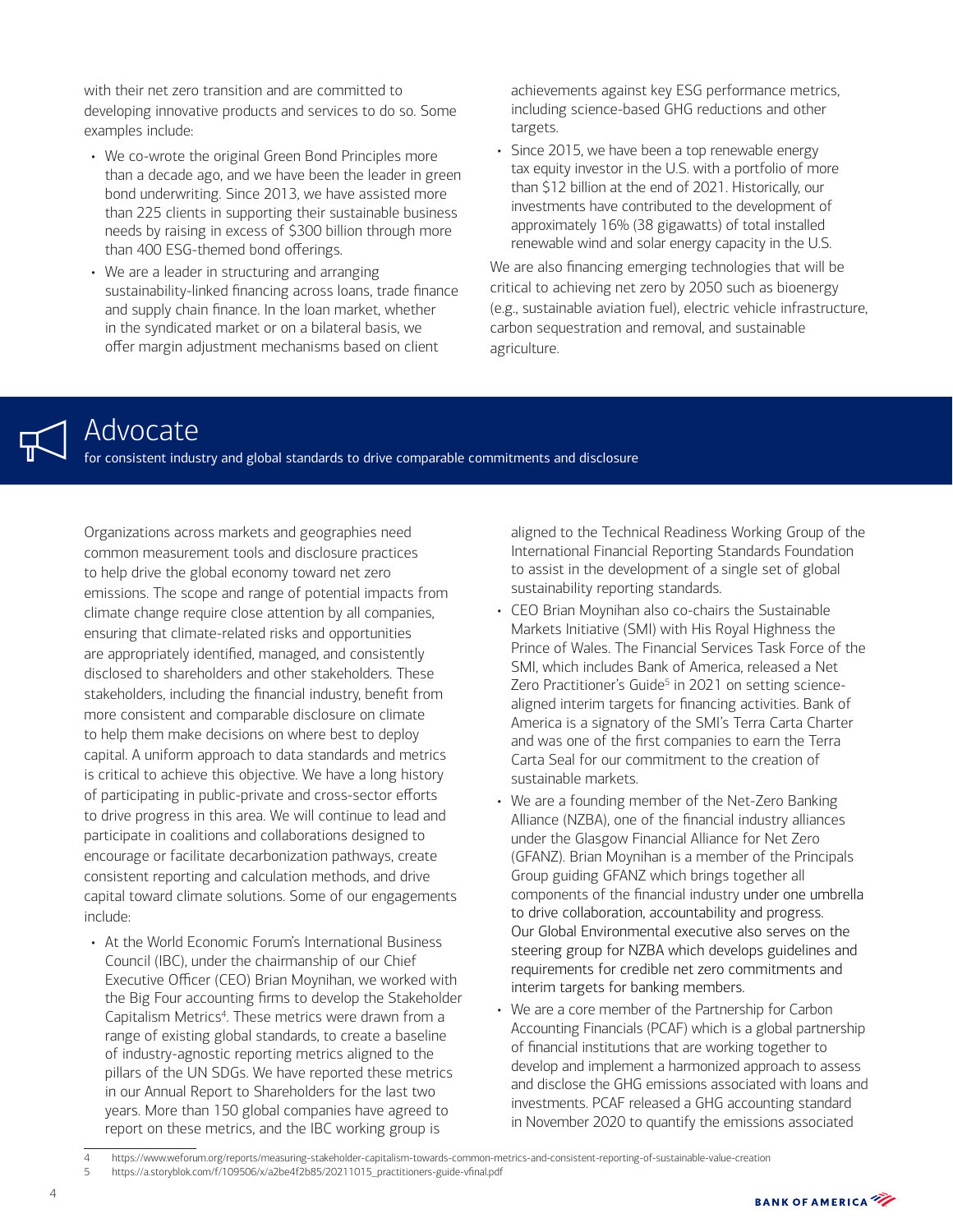with financing activities for many asset classes. This standard enables transparency and comparability across all components of the financial industry.

• Our Global Climate Risk executive chairs the Climate Risk Consortium of the Risk Management Association (RMA). The Consortium brings together risk management professionals at global financial institutions with the purpose of advancing awareness of, and addressing risks relevant to, climate change. Members of the group are committed to developing frameworks and recommendations for governance, disclosure and risk management principles; sharing experiences with peers; and helping to move the industry forward on the topic of climate change risk.

We will continue to encourage and help inform a policy and regulatory environment that facilitates flows of privatesector capital and practical approaches to a just transition

for a net zero future. We will engage with peers and policymakers in the U.S., Europe, Asia and other regions to share our perspectives and expertise to drive consistent, transparent, and incentive-based policies. We provided written feedback to the U.S. Securities and Exchange Commission (SEC) as part of their March 2021 request for public input on climate change disclosure, which they used to inform the recently released proposed disclosure requirements for climate reporting. Our objective is to help hasten the net zero transition while maximizing opportunities for investment in innovation and minimizing the costs and other impacts to the people, companies, institutional investors and communities we serve. Facilitating this transition will require pragmatic, riskinformed strategies and policies to help reach the objective of net zero emissions across the entire economy.



# Analyze

data to develop decision-useful metrics to drive progress, uncover business opportunities and manage the transition

We are developing tools and systems that leverage various data to create decision-useful metrics to inform our business strategy. This includes comprehensive systems that will enhance our ability to analyze and manage climate risk, fulfill regulatory and voluntary obligations, capitalize on business opportunities, inform client engagement and support achievement of our net zero commitment and milestone targets. We plan to include more detail about these tools and systems in our next TCFD report that we expect to publish in the fall of 2022. In this paper, we provide an overview of how these tools and systems pertain to emissions associated with our financing activity and 2030 target setting.

To quantify the emissions associated with our financing activity ("financed emissions") following the PCAF standard we must first understand and assess the emissions footprint of our clients. The GHG Protocol was developed in 2001 by the World Resources Institute and the World Business Council for Sustainable Development and established a GHG measurement methodology for organizations. The GHG Protocol classifies emissions into three different scopes for reporting purposes and provides the universal standard for organizations to follow when calculating emissions.



**Diagram 1.** The Greenhouse Gas Protocol (GHGP), a joint initiative of World Resources Institute and WBCS, Corporate Value Chain (Scope 3) Accounting and Reporting Standard. [https://ghgprotocol.org/sites/default/files/standards/Corporate-](https://www.ghgprotocol.org/sites/default/files/ghgp/standards_supporting/Diagram%20of%20scopes%20and%20emissions%20across%20the%20value%20chain.pdf)[Value-Chain-Accounting-Reporing-Standard\\_041613\\_2.pdf](https://www.ghgprotocol.org/sites/default/files/ghgp/standards_supporting/Diagram%20of%20scopes%20and%20emissions%20across%20the%20value%20chain.pdf)

#### **Scope 1**

Direct GHG emissions that occur from sources owned or controlled by the reporting company.

#### **Scope 2**

Indirect GHG emissions from the generation of purchased or acquired electricity, steam, heating or cooling consumed by the reporting company.

#### **Scope 3**

All other indirect GHG emissions (not included in Scope 2) that occur in the value chain of the reporting company. Scope 3 can be broken down into upstream emissions that occur in the supply chain and downstream emissions that occur through use of a company's products or services.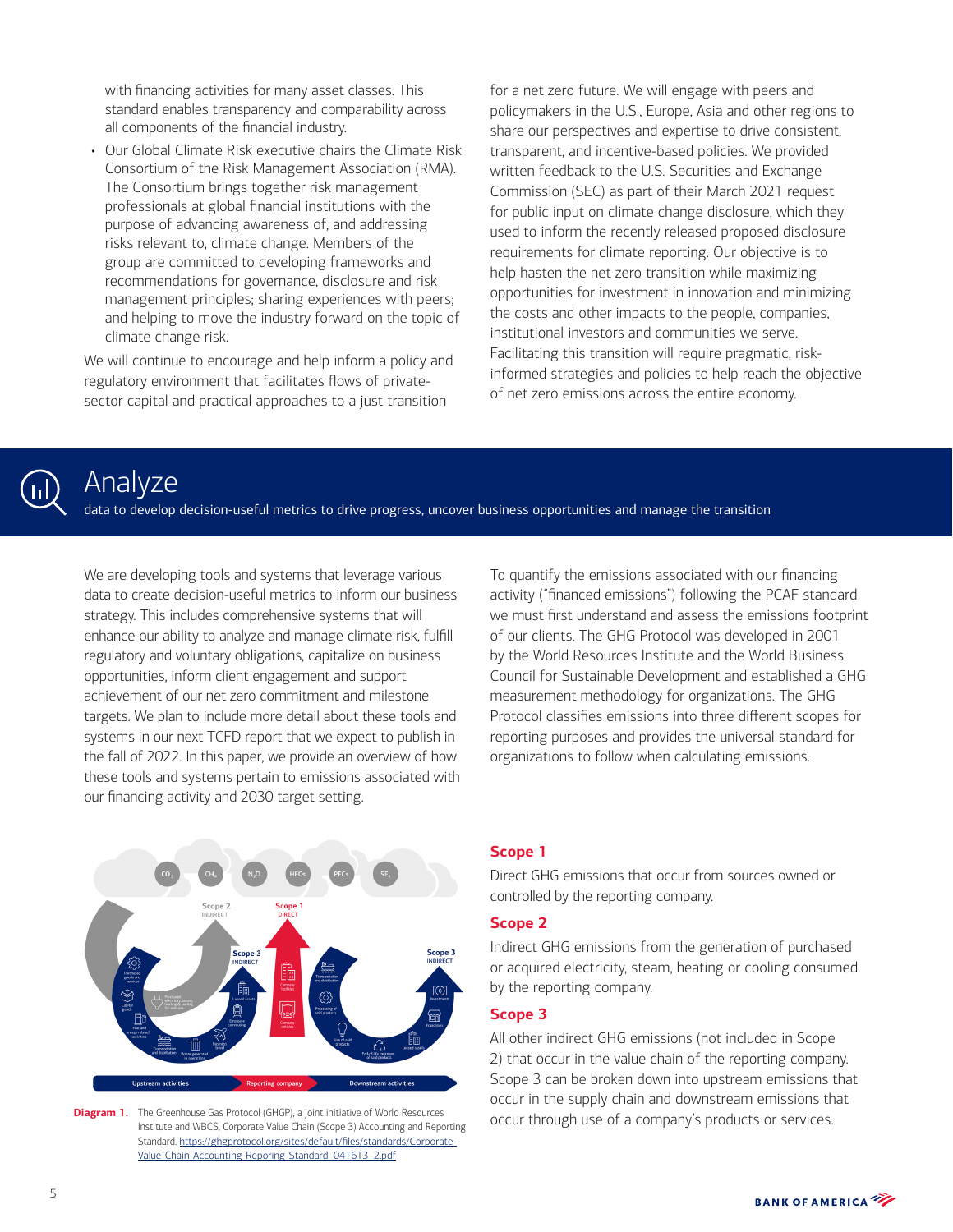Financed emissions as defined by PCAF are the emissions associated with our loans and investments, shown in diagram 1 as Scope 3 category 15 of the GHG Protocol. We are starting by quantifying absolute financed emissions for business loans in our commercial credit portfolio. To calculate these emissions for each client, we divide our on-balance sheet utilized exposure to the client by the client enterprise value including cash (EVIC)<sup>6</sup>. This calculation provides us with an attribution factor to apply to the client's material Scope 1, 2 and 3 emissions to measure our absolute financed emissions from that client (see equation below).

#### **PCAF Financed Emissions**



As part of our commitment to develop decision-useful metrics, we are building an internal technology system to, among other things: collect and house client emissions data, estimate client emissions where not available, calculate client physical unit emissions intensity and quantify our absolute financed emissions. We are prioritizing clientreported emissions data to conduct these calculations and monitor client progress over time. Client-reported emissions data continues to be limited, especially for Scope 3 emissions. In addition, we have found that very few companies provide a third-party verification of their emissions data. However, we have seen an increase in reporting as more companies make net zero commitments and as policymakers and regulators across different

geographies promulgate requirements for emissions reporting, such as the recently proposed SEC disclosure rules. Just the same, data gaps present a challenge in measuring the emissions attributed to our financing activities. To fill these gaps, we have developed methodologies in accordance with PCAF and the GHG Protocol to help estimate client emissions where necessary.

Given the multiple internal and external data sources, development of a new technology system to conduct calculations, need for estimation methodologies where client emissions data is missing, and regulatory requirements related to this reporting, the financed emission metrics are undergoing internal model review and governance. This review helps to ensure that we have comprehensive documentation, meet rigorous standards, utilize an appropriate methodology for estimation, deliberate with key internal stakeholders, and ensure governance review that includes senior executive oversight and approval. It also validates that the financed emissions model will be managed across its lifetime to our internal model standards. Following this model governance and internal approval as well as a third-party verification process, we will disclose our relevant financed emissions baselines and more information related to the model in our TCFD report.



# Align

our strategy to the best available science by setting appropriate milestone targets to reach net zero before 2050

As part of our commitment to reach net zero before 2050, we set science-aligned 2030 targets for our operations and supply chain and have established our first emission reduction targets related to our financing activity for the auto manufacturing, energy and power generation sectors. Our Approach to Zero is based on our assessment of the best available climate science, the GHG Protocol, the PCAF standard, the NZBA guidelines and the SMI Net Zero Practitioner's Guide. To guide our target-setting process, we established new cross-functional working routines and leveraged existing governance structures.

Working closely with leaders in our lines of business, the Global Public Policy and Environment Group leads our work to calculate financed emissions and the process for setting 2030 targets. To manage and make decisions related to this extensive body of work, we formed an executive working group including senior leaders from relevant lines of business and support functions including Business Banking, Global Commercial Banking, Global Corporate & Investment Banking, Enterprise Credit, the Global Sustainable Finance Group, Global Climate Risk, Global Risk Analytics, Credit Risk, Global Research, Chief Financial

<sup>6</sup> The sum of the market capitalization of ordinary shares at fiscal year end, the market capitalization of preferred shares at fiscal year-end, and the book values of total debt and minorities' interests. No deductions of cash or cash equivalents are made to avoid the possibility of negative enterprise values.

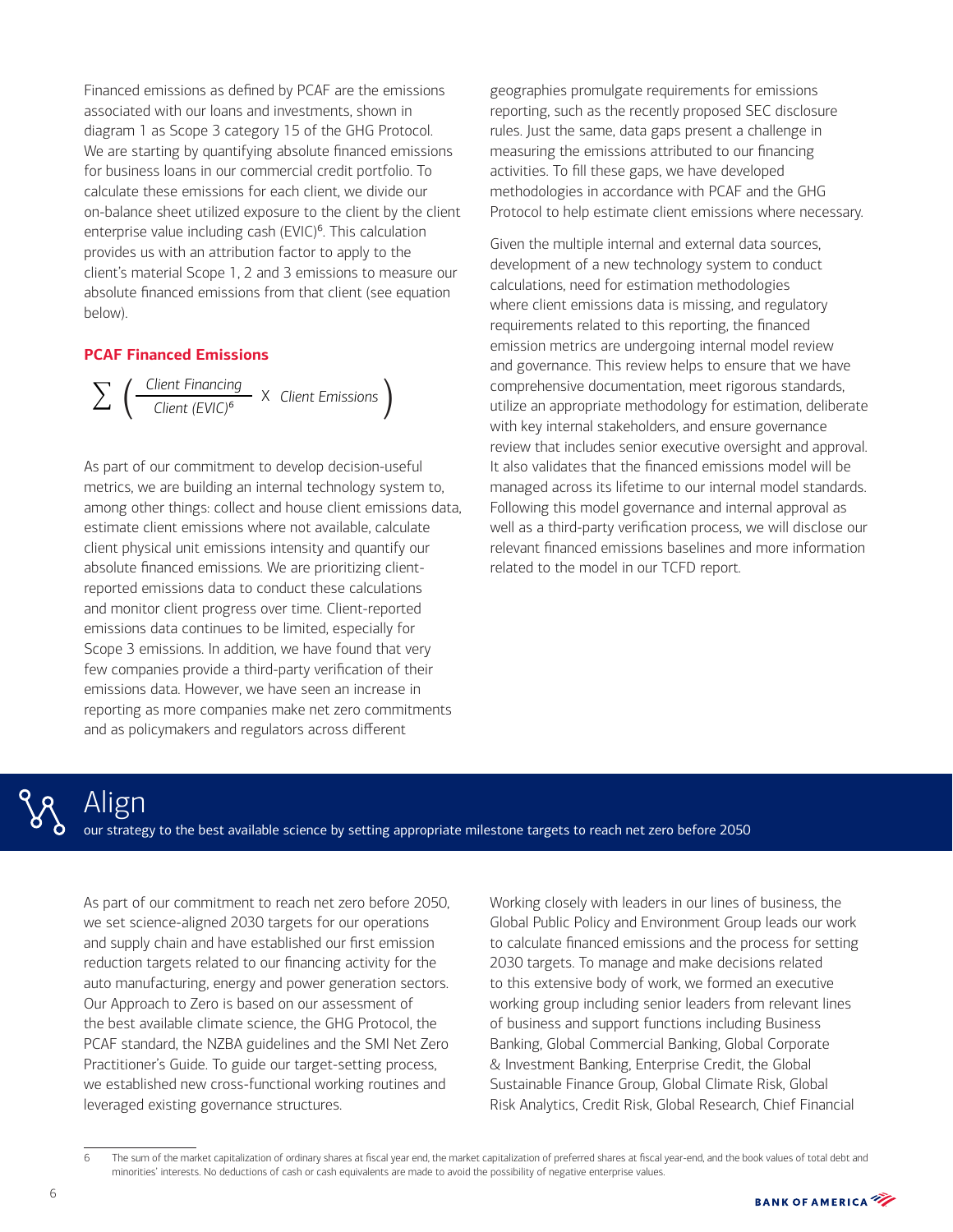Officer Group, Legal and Compliance. These groups met regularly to guide research, analysis and decision making to arrive at targets. We also engaged with external advisors and stakeholders with climate expertise including a member of our National Community Advisory Council (NCAC). The NCAC is comprised of senior leaders from several external organizations who provide outside perspective on our business practices.

Governance of our environmental strategy takes place at various levels within the organization, with ultimate responsibility resting with the Board of Directors (Board) and senior management team of the company. It includes the Corporate Governance, ESG and Sustainability Committee of the Board, which has specific responsibility for overseeing the Company's ESG and sustainability activities and practices. The Board's Enterprise Risk Committee (ERC) is responsible for overseeing the Company's overall risk framework, risk appetite and control of key risks facing the company. The management-level Global Environmental, Social and Governance Committee (ESG Committee) comprises senior leaders from each line of business and support function and is responsible for overseeing ESG strategy and initiatives. The ESG Committee is accountable to the CEO and the Corporate Governance, ESG and Sustainability Committee of the Board. On matters of environmental and social risk, the ESG Committee reports to the Management Risk Committee, which in turn reports to the ERC. The 2030 sector targets outlined herein were approved by the ESG Committee and reviewed by senior management and the Board.

#### **Key Target Decisions**

#### **Exposure**

While our financed emissions reporting per the PCAF standard is based on utilized credit exposure, we set our 2030 targets using committed exposure. We chose to use committed credit exposure for target setting as we believe it best represents the support we provide clients, avoids volatility associated with timing of clients' use of credit facilities and is in alignment with our peers. These targets cover the business loan exposure for the sector. We did not include capital markets activity due to the lack of a consistent industry methodology. We will add capital markets activity to our 2030 targets and our broader net zero goal once a methodology is finalized and released by PCAF. We are an active participant in the PCAF working group developing this methodology and standard.

For the power generation target, it is our intent to include in our target boundary project-specific debt and tax equity investments, in addition to business loans, once these projects begin to generate power. As one of the

top tax equity investors in wind and solar in the U.S., we believe this sector represents both a tremendous business and decarbonization opportunity. We are committed to continuing to invest in renewable energy solutions and hope to continue to see a policy environment that encourages this investment.

#### **Carbon Credits**

We intend to apply client use of carbon removal credits to our 2030 targets as the data is available and as we have established an internal review and due diligence system. These credits will have to meet specific criteria including certification by a credible body, adherence to the Core Carbon Principles developed by the Taskforce for Scaling the Voluntary Carbon Market and use in combination with a science-aligned emission reduction commitment. We recognize this area is rapidly evolving and will continue to follow guidance from NZBA and other parties on the application of carbon credits.

#### **Scenario Alignment**

We reviewed multiple scenarios for target setting, including the Network for Greening the Financial System pathways, and two International Energy Agency (IEA) scenarios: the Sustainable Development Scenario (SDS) OECD pathway and the IEA Net Zero Emissions 2050 (NZE2050) global pathway. In alignment with the NZBA criteria and our commitment to net zero before 2050, we chose to use the IEA NZE2050 scenario released in 2021 for all three targets. We also took learnings from differences in the SDS global and OECD scenarios to understand how pathways in the NZE2050 OECD scenario — due to be released by IEA later in 2022 — will evolve. The NZE2050 global scenario provided the necessary detail to develop appropriate and relevant targets for the three sectors using 2019 as the baseline.

#### **Target Type**

The NZBA guidelines allow for either intensity (emissions per unit of output) or absolute (total quantity of emissions) targets. Based on our review of various target types, we decided to set weighted-average physical unit emissions intensity targets for these three sectors. This metric is derived by taking the client emissions divided by the client physical unit activity for the year to develop a client-level emissions intensity per unit of output. That intensity is then multiplied by our committed exposure to the client divided by our total exposure to the sector. These individual intensities are then summed to create a portfolio-wide intensity for the sector. Physical unit emissions intensity targets are commonly used in these industries and are a useful metric for engaging with our clients and monitoring progress. While our net zero before 2050 target is based on absolute

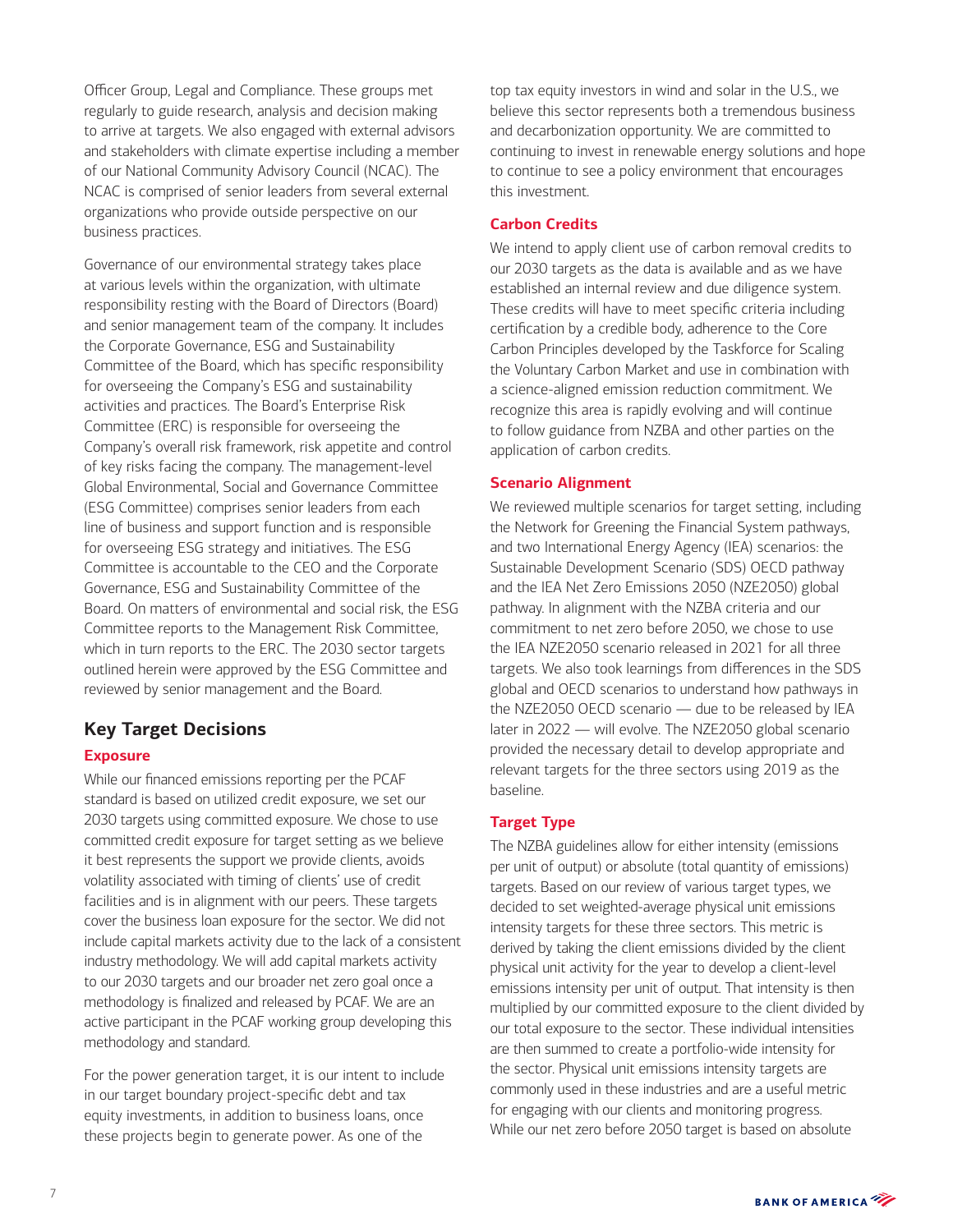financed emissions and we will report on those emissions for these sectors, year-over-year EVIC volatility made it more challenging for use in a shorter-term, 2030 target. In addition, we believe a physical unit intensity metric effectively represents the transition to cleaner energy, power and automobiles. As we move to other sectors, we will evaluate each industry to determine the best target metric.

#### **Auto Manufacturing**

We chose to include light duty passenger car and truck manufacturers in the boundary of this target. The target was derived from the NZE2050 emissions pathway for road vehicles. The target covers Scope 1, 2 and end use Scope 3 carbon emissions of our clients. These end use emissions are the most material for this sector and are often referred to as tank-to-wheel emissions (or tailpipe). The emissions intensity target will include the lifetime emissions of each new vehicle sold within the year.

#### **Energy**

These physical unit intensity targets include upstream producers, refiners and integrated companies within the oil and gas industry, as we believe this metric is best applied

to these sub-sectors and it represents the majority of emissions within the sector. We set separate intensity targets for Scope 1 and 2 and then Scope 3 in order to best apply the different NZE2050 pathways for the sector and to reflect progress in reducing both operational emissions and end use emissions. To arrive at a separate target for Scope 1 and 2 we applied the NZE2050 reduction pathways for methane, flaring and other carbon emissions. For Scope 3 we applied the intensity reduction pathway for the sector end use emissions.

#### **Power Generation**

This target includes the Scope 1 carbon emissions from clients that generate power, as these emissions are the most material for this sector. We chose physical unit intensity for the target as it is commonly used in the industry, reflects the expected increase in generation as the economy moves to electrification, encourages the transition to zero carbon electricity and directly aligns with the NZE2050 pathway.

#### **2030 Targets**



As part of our net zero strategy and in alignment with NZBA guidelines, we plan to set milestone targets for other key sectors through 2024 to cover a significant majority of our financed emissions and incorporate capital markets activities after the methodology is released. As data continues to improve and the science evolves, we plan to re-evaluate our targets to ensure they remain relevant and in alignment with our goal of net zero before 2050.

We will continue to enhance our systems to analyze more data and produce useful metrics to engage and support our clients, manage risk and meet our targets. To complement these targets, we are also reviewing opportunities to enhance our financing policies related to the support we provide our energy and power clients as we work with them to finance their transition.

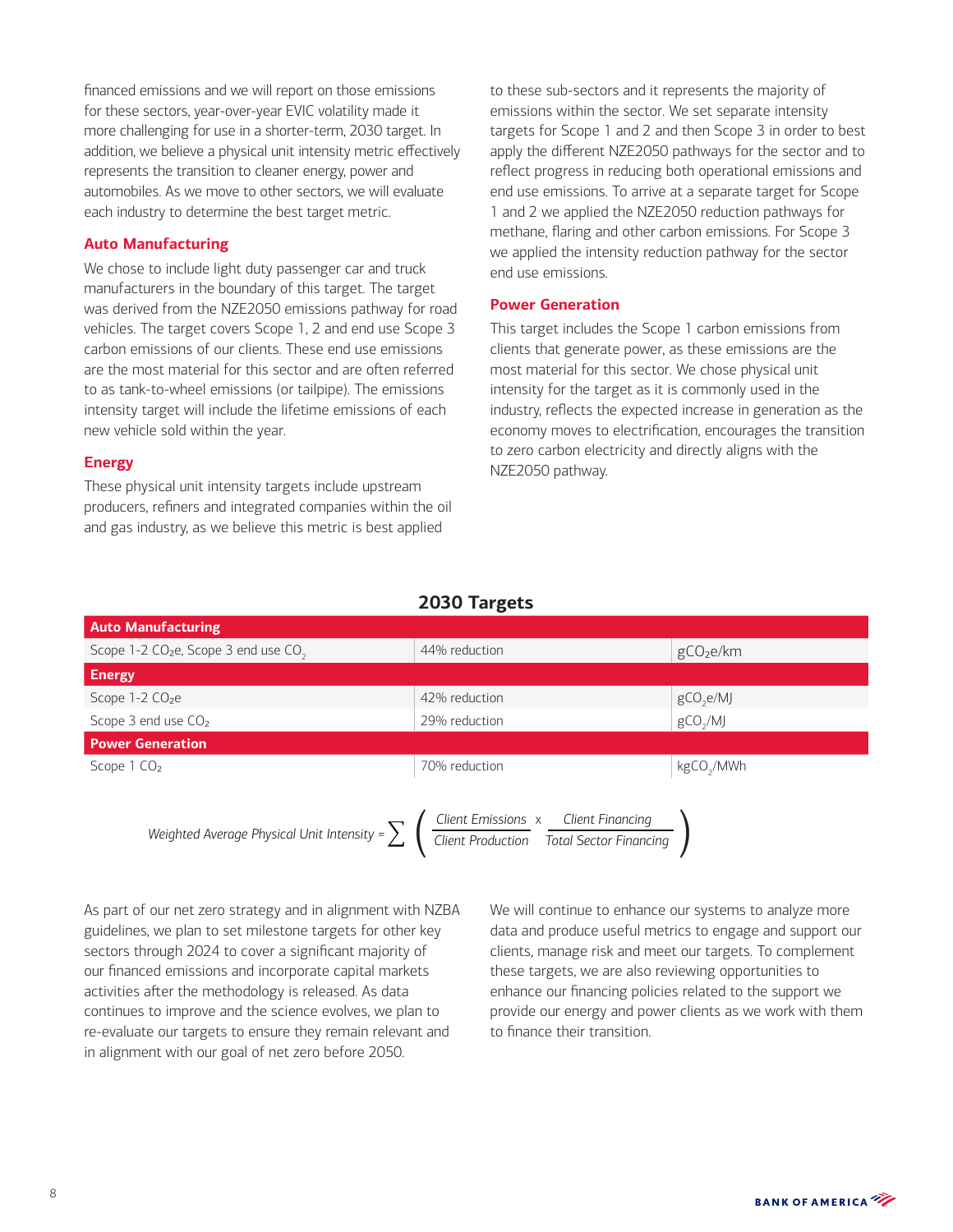Our ESG metrics, including climate and emissions-related data, are currently published each year in our Annual Report to Shareholders and Environmental Social and Governance (ESG) performance document following the IBC's Stakeholder Capitalism Metrics guidance and GHG Protocol. The environmental metrics we disclose follow internal review, controls and governance and undergo thirdparty verification each year. As our environmental disclosure expands to include financed emissions, these metrics will be subject to the same rigor and covered under our model framework. As part of this process, we are committed to reporting each year following the requirements of regulators, PCAF, NZBA and the TCFD guidelines.

We plan to disclose our 2019 financed emissions baseline for the auto manufacturing, energy and power generation sectors along with 2020 data in our TCFD report. In addition, we will include our 2019 baseline and 2020 intensities for the targets outlined in this paper. We intend to disclose the financed emissions for our entire business loan portfolio in 2023 and continue to implement the other PCAF asset class standards in the future.

#### **Next Steps**

Given the breadth and depth of our client relationships around the world, we have an important opportunity to help mitigate, adapt to and build resilience to climate change and to help ensure a just transition to a sustainable future. Doing so represents a significant business opportunity and risk management task, and we have established the internal governance structures, strategies, targets, tools and metrics to help guide us.

Over the next few years, we plan to continue to set milestone targets that will address and reduce the emissions associated with our financing activities while assisting clients in their transition. In addition, we will build on the more than \$150 billion in sustainable finance we mobilized just last year toward this transition, consistent with our goal to mobilize and deploy \$1.5 trillion by 2030 to help accelerate the low-carbon transition and support other UN SDGs. Our success will require continued engagement with our clients and a supportive policy environment. To help ensure a just and sustainable future will require collaboration among policymakers, regulators, nonprofits, shareholders, clients and other stakeholders. While ambitious, we believe these goals are achievable, represent a tremendous business opportunity for us and are necessary for a sustainable future.